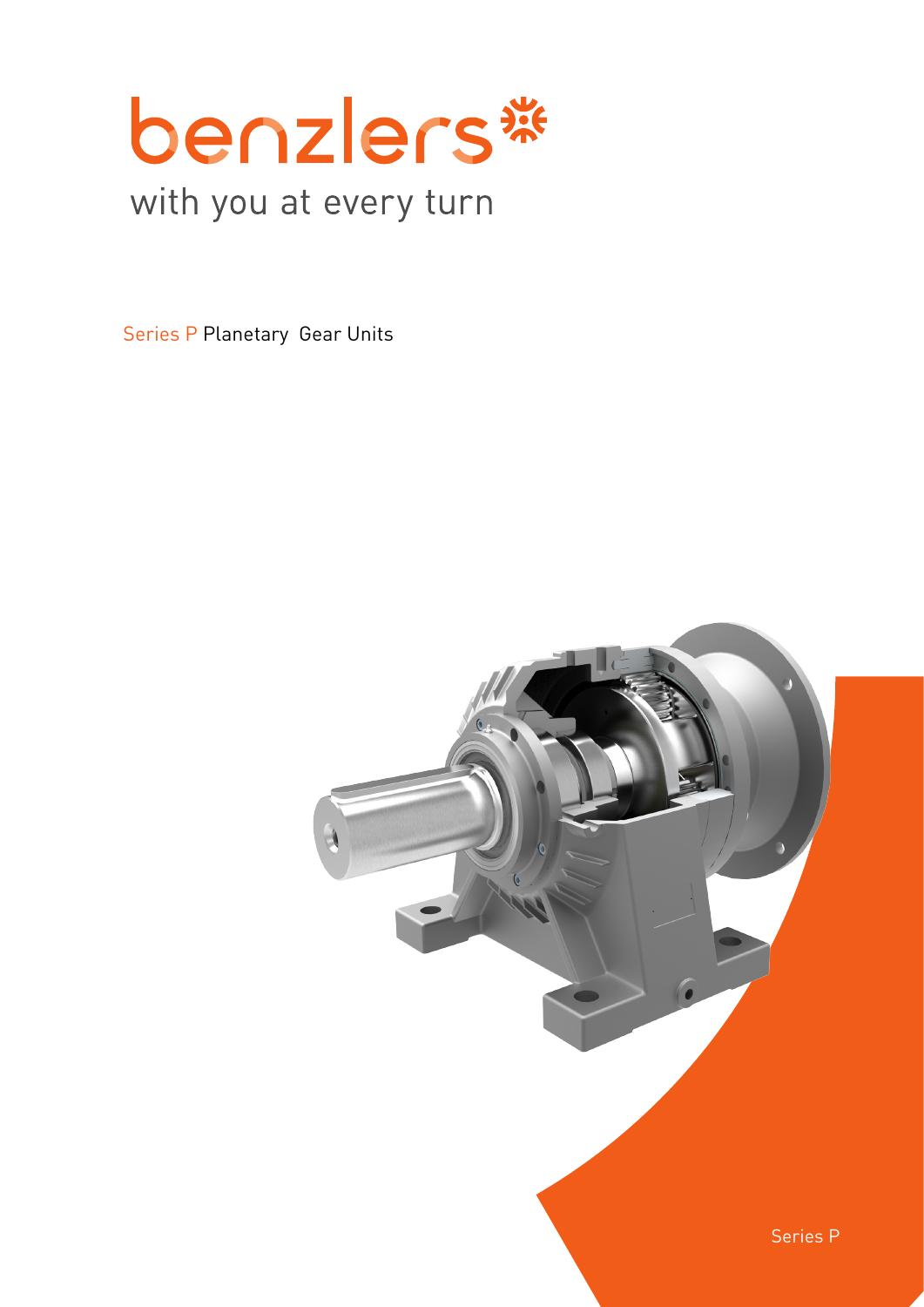# **PRODUCT INFORMATION**

The Series P range of planetary gear units is designed to meet the requirements of the most demanding applications in the medium and heavy duty sectors of the power transmission market.

Available in 10 sizes, this modular design allows for quick assembly to the customers chosen configurations. Available in line and right angle with a choice of foot mounted or flange mounted case designs. Each unit is also available with various output options, solid keyed, solid splined, hollow splined, hollow shrink disc.

The range takes advantage of our many years of accumulated design expertise, together with the use of high quality materials and components the end result is a high quality series of planetary gear reducers and geared motors offering a high load carrying capacity, high efficiency, quiet running and reliable drive solution.

### **Unit Sizes**

1,2,3,5,8,12,16,25,40,65

#### **Types**

Inline: Single, Double, Triple and Quadruple reduction Right angle shaft: Double, Triple and Quadruple reduction

**Input Power** Up to 90Kw

**Output Torque** Up to 65,000Nm

**Gear ratios** 3.6/1 to 2500/1 in multistage



#### **FEATURES BENEFITS**

Modular design

Available in Kits

Standard motor connection

Interchangeable

Atex compliant

| Reduces part count                                                                                                                                                      |
|-------------------------------------------------------------------------------------------------------------------------------------------------------------------------|
| Easy to stock and finish assemble locally                                                                                                                               |
| Allows any brand of IEC motor to be fitted,<br>including, Atex and Ex, single phase etc.                                                                                |
| Can be supplied as drop-in replacements<br>for many European manufacturers                                                                                              |
| Can be supplied against Group 2 or 3 for<br>surface industries in designated hazardous<br>locations, zones 1 & 2 for gases, vapors<br>and mist, zones 21 & 22 for dust. |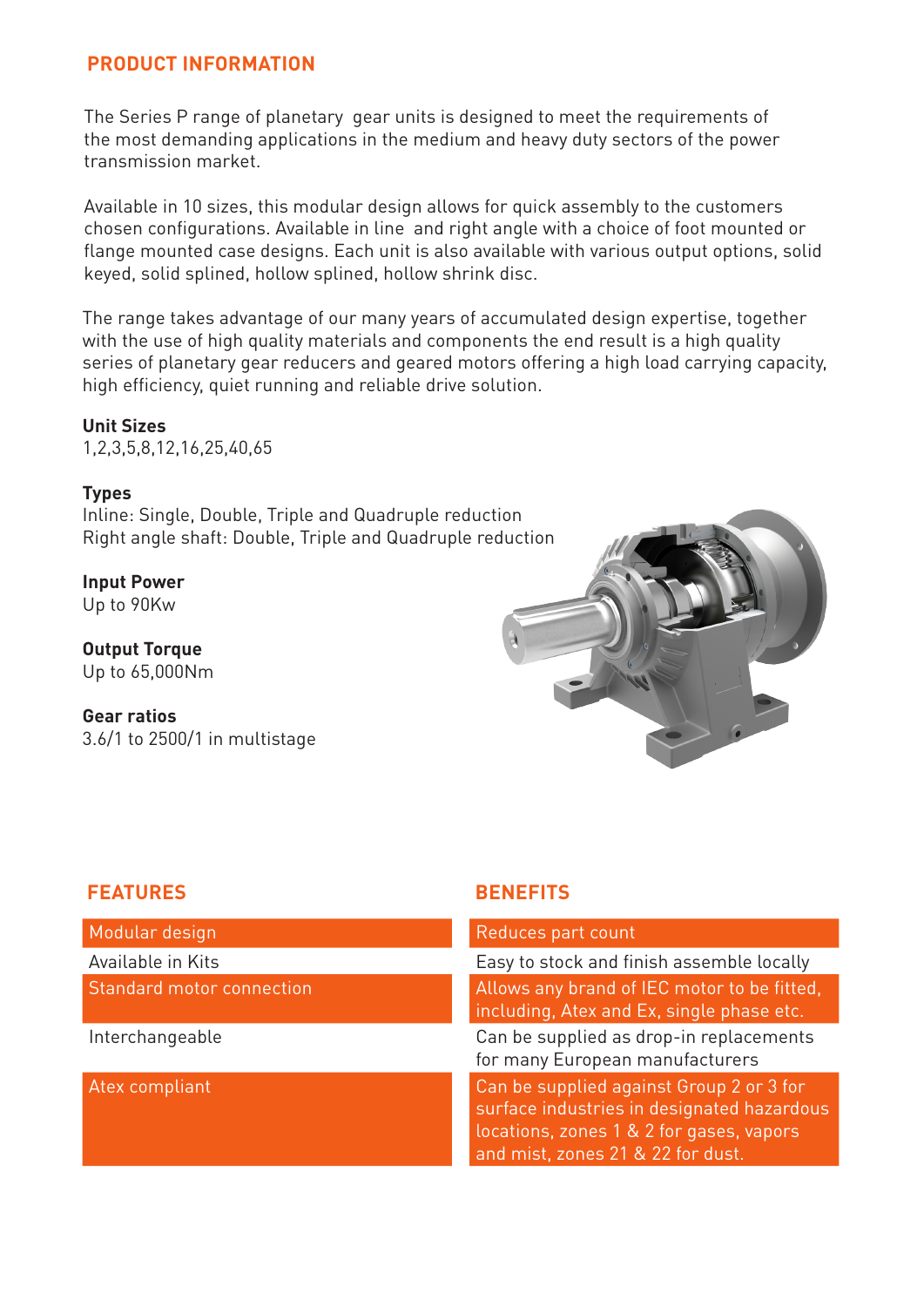## **Intelligent Design**

The Series P has been designed using the latest software, giving a tooth geometry which combines maximum efficiency with high load carrying capacity and minimal noise generation. Flexibility and ease of stocking was at the forefront of our thoughts in the design guaranteeing durability, reliability and availability.

#### **Interchangeability**

The Series P has been designed to be directly interchangeable with many of the leading brands.

### **Input Options**

Available to suit standard IEC frame motors, or with an input shaft assembly.

#### **Case options**

Cases are cast iron as standard and available in either foot or flange mount variants.

#### **Output options**

Available with Keyed or splined solid shaft, internal spline or suitable for mounting with a shrink disc.



## **Typical Applications and Industries**

## **Applications Industries**

Conveyors Cement Crushers Mining Winches Steel

Cranes **Harbours** and Ports Aerators **Quarrying** Mixers **Power Generation** Test rig **Petrochemical** Pumps Pumps Pulp & Paper Grinders **Food & Beverage**